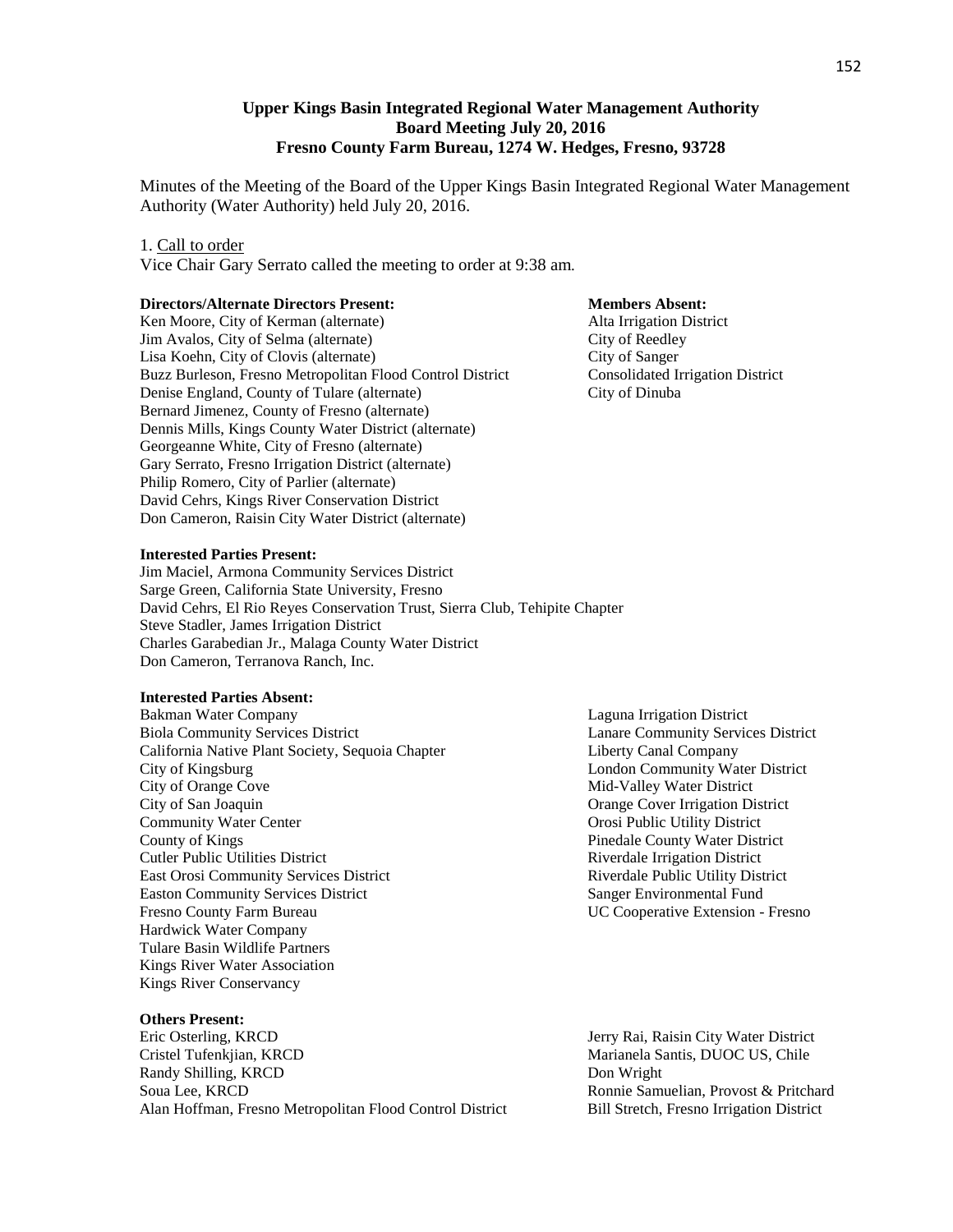# 2. Addition to or Deletion from the Agenda None

3. Public Presentations None

#### 4. Approval of Minutes of the April 20, 2016 meeting minutes

It was moved by Director Burleson, seconded by Alternate Director Avalos, and unanimously carried that the minutes of the April 20, 2016 meeting of the Board of Directors be approved as presented.

# 5. Member/Interested Party Report

Vice Chair Serrato called on Sarge Green to provide a presentation on Fresno State's water programs. Green reported that the California Water Institute was promoted as the overlying administrative organization for the Center for Irrigation Technology and the International Center for Water Technology. Green reported that Fresno State has evolved to become a center for water-energy technology innovation and research, and has increasingly taken on larger responsibilities including being the center for evaluating all water-energy issues for northern California. Green reported that he is working on a grant with UC Davis on designs for on-farm recharge experiments.

# 6. Advisory Committee Report

Vice Chair Serrato called on Advisory Committee Chair Lisa Koehn to provide a report on Advisory Committee activities. Koehn reported that the Advisory Committee met on June 15 and received reports from KRCD staff regarding the City of Parlier's appointment of a new Director and Alternate Directors to the KBWA Board, updates to the KBWA Project List, and an overview of SGMA activities in the Kings Subbasin. Koehn reported that the Committee discussed Member and Interested Party participation in KBWA activities for the last 3 years and appointed KRCD staff to prepare a letter to the entities who have not been attending KBWA meetings to encourage their participation. Koehn reported the Committee will probably draft a policy related to handling nonparticipation and will recommend the policy to the Board. Koehn reported that Peter Sanchez of Fresno Metropolitan Flood Control District provided an update on their grant proposal for the Proposition 1 Stormwater Grant Program and will submit their Stormwater Resources Plan to the KBWA for adoption.

#### 7. Staff Reports

*Planning and Implementation Contracts* – Lee referred to the grants matrix in the agenda packet and reported on the Proposition 84 grants. Lee reported that Consolidated Irrigation District has completed their groundwater banking project and the City of San Joaquin has started construction on the water meters portion of their project. Lastly, Lee reported on the completed CEQA requirement for the Proposition 1E Flood Corridor Grant. Osterling added that the solicitation for the Proposition 1 Planning Grant is still in draft form.

*Inter-regional and Statewide Coordination* – Osterling reported on the Proposition 1 DAC Involvement Grant. The DAC Involvement Grant requires each funding area to submit a single proposal on behalf of the funding area. A group of IRWM practitioners from the Tulare Lake funding area has been meeting regularly at the Visalia Provost & Pritchard office to put together a proposal in response to a DWR RFP. Tasks in the proposal includes a DAC Needs Assessment, DAC coordinator(s) position, and improving the GIS database to be more useful to IRWM practitioners. \$2 million of the allocated \$3.4 million DAC Involvement Grant will go towards developing DAC projects to a sufficient level to be competitive under the grant process.

*Public Information* – Tufenkjian reported that under the Proposition 1 DAC Involvement Grant, the DAC coordinator(s) will develop communication tools to help with educating DACs including materials in Spanish, a resource library website, and a series of videos.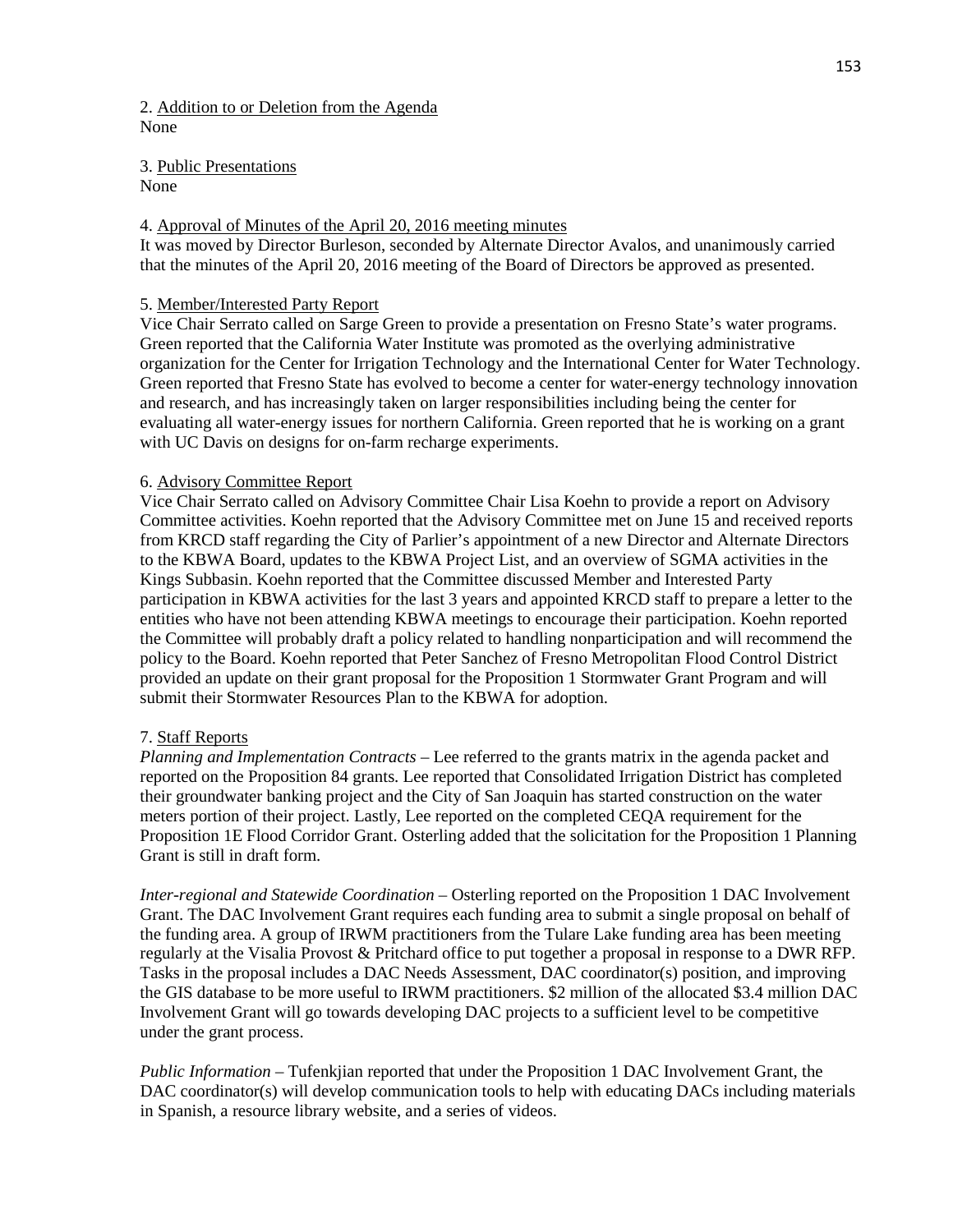Tufenkjian reported that the State will launch a new water conservation campaign this summer with the tag line "Water conservation, it's for life." The focus is on permanent changes to one's lifestyle. In August, the State will launch a radio campaign with the Fresno/Visalia area as the target market. The Save Our Water website has informational handouts that agencies can download and use for outreach.

*Legislation* – Tufenkjian reported that AB 935 (Salas) is still in the inactive file, though it might be brought to the Senate floor in August. AB 935(Salas) is a bill that prioritizes certain water projects over others.

# *Administrative Items* – Lee reported on the following:

The City of Parlier recently appointed their Mayor, City Manager, and City Engineer to represent the City on the KBWA Board. Lee welcomed the City of Parlier's City Engineer Philip Romero to the meeting.

Lee is working to update the KBWA's Project List and will be contacting entities with a project on the list for a status update. Additionally, if entities have additional projects they would like to add to the list, a Project Information Form may be requested from KRCD staff.

Lee announced that water conservation tip handouts developed through Save Our Water are available for pick up after the meeting. Also available are "Planners Packet" USB drives that was developed through the California Water Foundation Grant. The USB drive contains information regarding the Kings Basin's water system, case studies, and policies and legislations on land use and water resources.

Lee reported that KRCD staff was tasked with sending a letter to entities who have not participated in any KBWA meetings for the last three years. KRCD staff mailed a letter to nine different entities at the beginning of July requesting a response in regards to whether or not those entities are still interested in being a part of the KBWA.

*Other* – Osterling recognized Dean Uota, Alternate Director for the City of Dinuba, on his retirement and the tremendous amount of effort he has expended on the KBWA. Koehn noted that Uota was the Vice Chair for the Advisory Committee and so the Committee would need to elect a new Vice Chair. Osterling responded that KRCD staff will include this as an action item on the next Advisory Committee agenda.

Osterling reported on the following SGMA activities in the Kings Subbasin: The Kings River East GSA Group is forming a special act agency for the purpose of implementing SGMA (SB 37); the North Fork area of the Kings Subbasin is pursuing special act legislation (SB 564) and the bill is making its rounds to get the requisite support; the North Kings GSA MOU Group has put together a draft JPA Agreement; James ID became the exclusive GSA for their area; and all other GSA efforts in the Kings Subbasin will look to file with DWR in the fall or winter.

# 8. Recommendation to approve Resolution No. 16-03

Shilling recommended the approval of Resolution No. 16-03. It was moved by Director Cehrs, seconded by Alternate Director Moore, and unanimously carried that the Board adopt Resolution No. 16-03 to authorize the use of the name Kings Basin Water Authority and abbreviations (i.e. UKBIRWMA and KBWA) and to accept payment and conduct business with the banking system in those names.

# 9. Request to approve quarterly financial reports

Shilling provided an overview of the quarterly financial reports for the period April 1 – June 30, 2016 included in the agenda. Shilling reported that the KBWA had a balance of \$256,971 at end of June. Shilling reported that the KBWA got new liability insurance that includes directors and officers insurance for less than what the Authority had originally been paying. It was moved by Alternate Director Avalos, seconded by Alternate Director Moore, and unanimously carried to approve the quarterly financial reports.